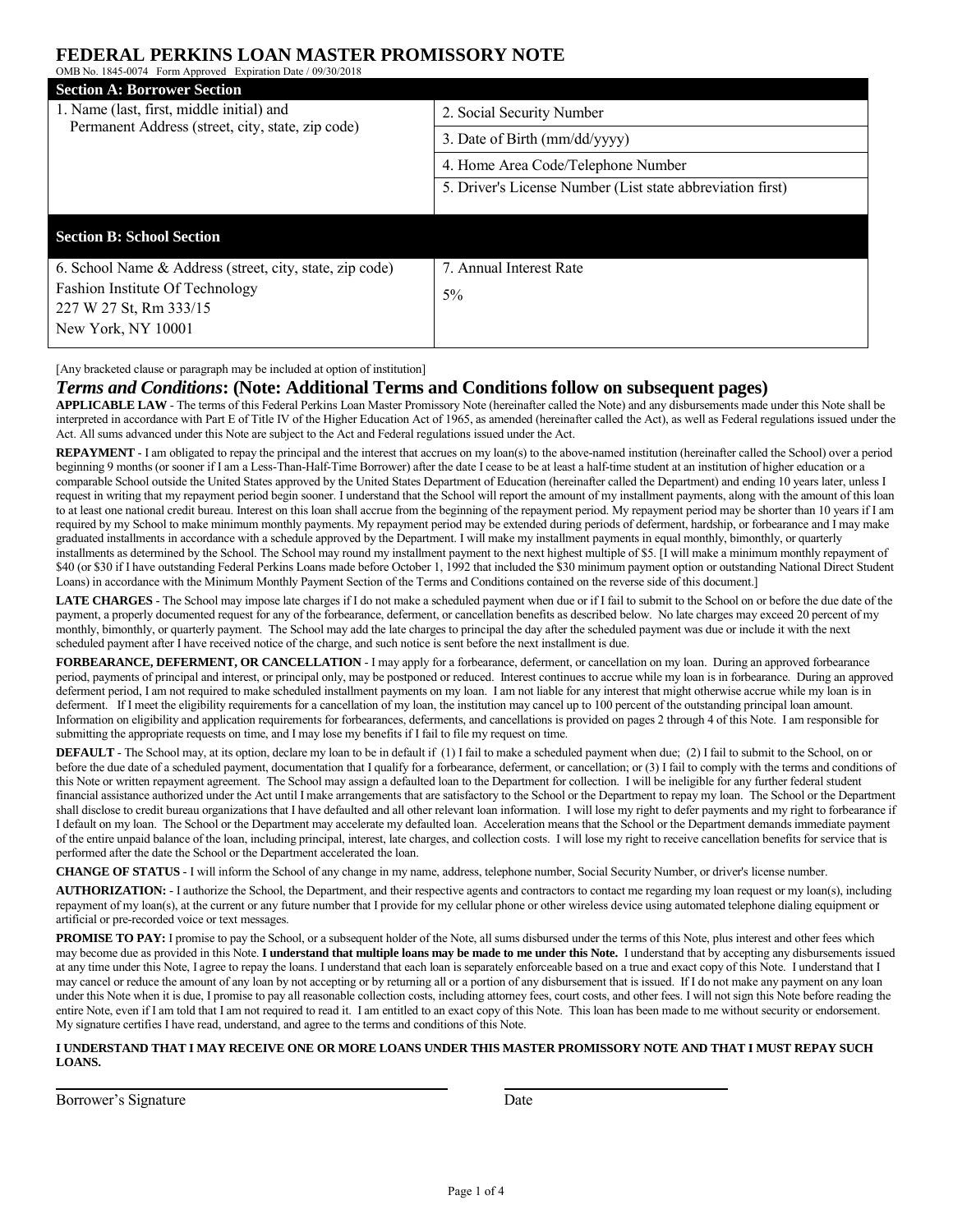# **Terms and Conditions** (cont.)

**DISCLOSURE OF LOAN TERMS** - I understand that under this Note, the principal amount that I owe, and am required to repay, will be the sum of all disbursements issued unless I reduce or cancel any disbursements. The School will determine whether to make any loan under this Note after my loan eligibility is determined. At or before the time of first disbursement for each loan, a disclosure statement will be provided to me identifying the amount of the loan and any additional terms of the loan. I may decline a loan or request a lower amount by contacting the School. Any disclosure statement I receive in connection with any loan under this Note is hereby incorporated into this Note.

**LOAN REHABILITATION** - If I default on my Federal Perkins Loan, and that loan has not been reduced to a judgment as a result of litigation against me, I may rehabilitate my defaulted loan by requesting the rehabilitation and by making a voluntary, on-time, monthly payment, as determined by the School, each month for nine consecutive months. If I successfully rehabilitate my defaulted Federal Perkins Loan, I will again be subject to the terms and conditions and qualify for any remaining benefits and privileges of this Note and the default will be removed from my credit history. **I understand that I may rehabilitate a defaulted Federal Perkins Loan only once**. After my loan is rehabilitated, collection costs on the loan may not exceed 24 percent of the unpaid principal and accrued interest as of the date following the application of the ninth consecutive payment. If I default on my rehabilitated loan, the cap on collection costs is removed.

**ASSIGNMENT** - A loan made under this Note may be assigned by the School only to the United States, as represented by the United States Department of Education. Upon assignment, the provisions of this Note that relate to the School will, where appropriate, relate to the Department.

**HARDSHIP REPAYMENT OPTIONS** - Upon my written request, the School may extend my repayment period (1) for up to an additional 10 years if I qualify as a low-income individual during the repayment period; or (2) for the period necessary beyond my 10 year repayment period if, in the School's opinion, prolonged illness or unemployment prevent me from making the scheduled repayments. Interest will continue to accrue during any extension of a repayment period.

If I am required by the School to make a minimum monthly payment on my loan, the School may also permit me to pay less than the minimum monthly payment amount for a period of not more than one year at a time if I experience a period of prolonged illness or unemployment. However, such action may not extend the repayment period beyond 10 years.

**GRACE PERIODS** - Unless I am a Less-Than-Half-Time Borrower, I will receive an initial nine-month grace period before the first payment of my Federal Perkins Loan must be made. After the close of an authorized deferment period, I will receive a post-deferment grace period of 6 months before my payments resume. Interest does not accrue during the initial grace period or during the post-deferment grace period. The nine-month initial grace period for Federal Perkins Loans does not include any period up to three years during which I am called or ordered to active duty for more than 30 days from a reserve component of the Armed Forces of the United States, including the period necessary for me to resume enrollment at the next available enrollment period. I must notify the school that made my loan of the beginning and ending dates of my service, and the date I resume enrollment. If I am in my initial grace period when called or ordered to active duty, I am entitled to a new nine-month initial grace period upon completion of the excluded period.

If I am a Less-Than-Half-Time Borrower with outstanding Federal Perkins Loans, my repayment period begins when the next scheduled installment of my outstanding loan is due. If I am a Less-Than-Half-Time Borrower with no other outstanding Federal Perkins Loans, my repayment begins the earlier of: 9 months from the date my loan was made, or 9 months from the date I became a less-than-half-time student, even if I received the loan after I became a less-than-half-time student.

**PREPAYMENT** - I may prepay all or any part of my unpaid loan balance, plus any accrued interest, at any time without penalty. Amounts I repay in the academic year in which the loan was made and before the initial grace period has ended will be used to reduce the amount of the loan and will not be considered a prepayment. If I repay amounts during the academic year in which the loan was made and the initial grace period has ended, only those amounts in excess of the amount due for any repayment period shall

be considered a prepayment. If, in an academic year other than the academic year in which the loan was made, I repay more than the amount due for an installment, the excess funds will be used to repay principal unless I designate it as an advance payment of the next regular installment.

**MINIMUM MONTHLY PAYMENT** - If required by the School, I will make a minimum monthly payment in the amount of \$40 (or \$30 if I have outstanding Federal Perkins Loans made before October 1, 1992 that included the \$30 minimum payment option or outstanding National Direct Student Loans) or its bimonthly or quarterly equivalent. If the total monthly payment amount on this loan and any outstanding Federal Perkins Loans I may have is less than the minimum monthly payment amount established by the School, the School may still require a minimum monthly payment amount. A minimum monthly payment amount will combine my obligation on this and all my outstanding Federal Perkins Loans, unless I have received loans with different grace periods and deferments. At my request and if I am eligible, the school may combine this minimum monthly payment amount with all my outstanding Federal Perkins Loans including those made at other schools. Under these circumstances the portions of the minimum monthly payment that will be applied to this loan will be the difference between the minimum monthly payment amount and the total amounts owed on a monthly basis on my other Federal Perkins Loans. If each school holding my outstanding Federal Perkins Loans exercises the minimum monthly payment amount option, the minimum monthly payment amount will be divided among the Schools in proportion to the loan amount advanced by each school if I request this treatment from each School.

**FORBEARANCE** - Upon making a properly documented written or oral request to the School, I am entitled to forbearance of principal and interest or principal only, renewable at intervals of up to 12 months for periods that collectively do not exceed three years, under the following conditions: If my monthly Title IV loan debt burden equals or exceeds 20 percent of my total monthly gross income; if the Department authorizes a period of forbearance due to a national military mobilization or other national emergency; or if the School determines that I qualify due to poor health or for other reasons, including service in AmeriCorps. Interest accrues during any period of forbearance.

**DEFERMENTS** - To apply for a deferment, I must request the deferment from the school. My request does not have to be in writing, but the School may require that I submit supporting documentation to prove my eligibility for a deferment. I may defer making scheduled installment payments and will not be liable for any interest that might otherwise accrue (1) during any period that I am enrolled and attending as a regular student in at least a halftime course of study at an eligible School (if the School obtains student enrollment information showing that I qualify for this deferment, the School may grant the deferment without my request providing the School notifies me and gives me the option to cancel the deferment); (2) during any period that I am enrolled and attending as a regular student in a graduate fellowship program approved by the Department; engaged in graduate or post-graduate fellowship-supported study outside the US; enrolled and attending a rehabilitation training program for disabled individuals approved by the Department; or engaged in public service that qualifies me to have part or all of my loan canceled; (3) for a period not to exceed three years during which I am seeking but unable to find full-time employment; (4) for a period not to exceed three years, for up to one year at a time, during which I am experiencing an economic hardship as determined by the School. I may qualify for an economic hardship deferment for my Federal Perkins Loan if I provide my school with documentation showing that I have been granted such a deferment under the William D. Ford Federal Direct Loan or Federal Family Education Loan program for the period of time for which I am requesting an economic hardship deferment for my Federal Perkins Loan. If I am serving as a volunteer in the Peace Corps, I am eligible for an economic hardship deferment for my full term of service. An economic hardship deferment based on service as a Peace Corps volunteer may not exceed the lesser of three years or my remaining period of economic hardship eligibility; (5) , during any period when I am serving on active duty during a war or other military operation or national emergency, or performing qualifying National Guard duty during a war or other military operation or national emergency (as these terms are defined in 34 CFR 674.34(h) of the Perkins Loan Program regulations) and, , for an additional 180-day period following the demobilization date for my service; and (6) for at least a 30-day period, for up to 13 months following the conclusion of my active duty military service and initial grace period or until I return to enrolled student status, whichever is earlier, if I am a member of the National Guard or other reserve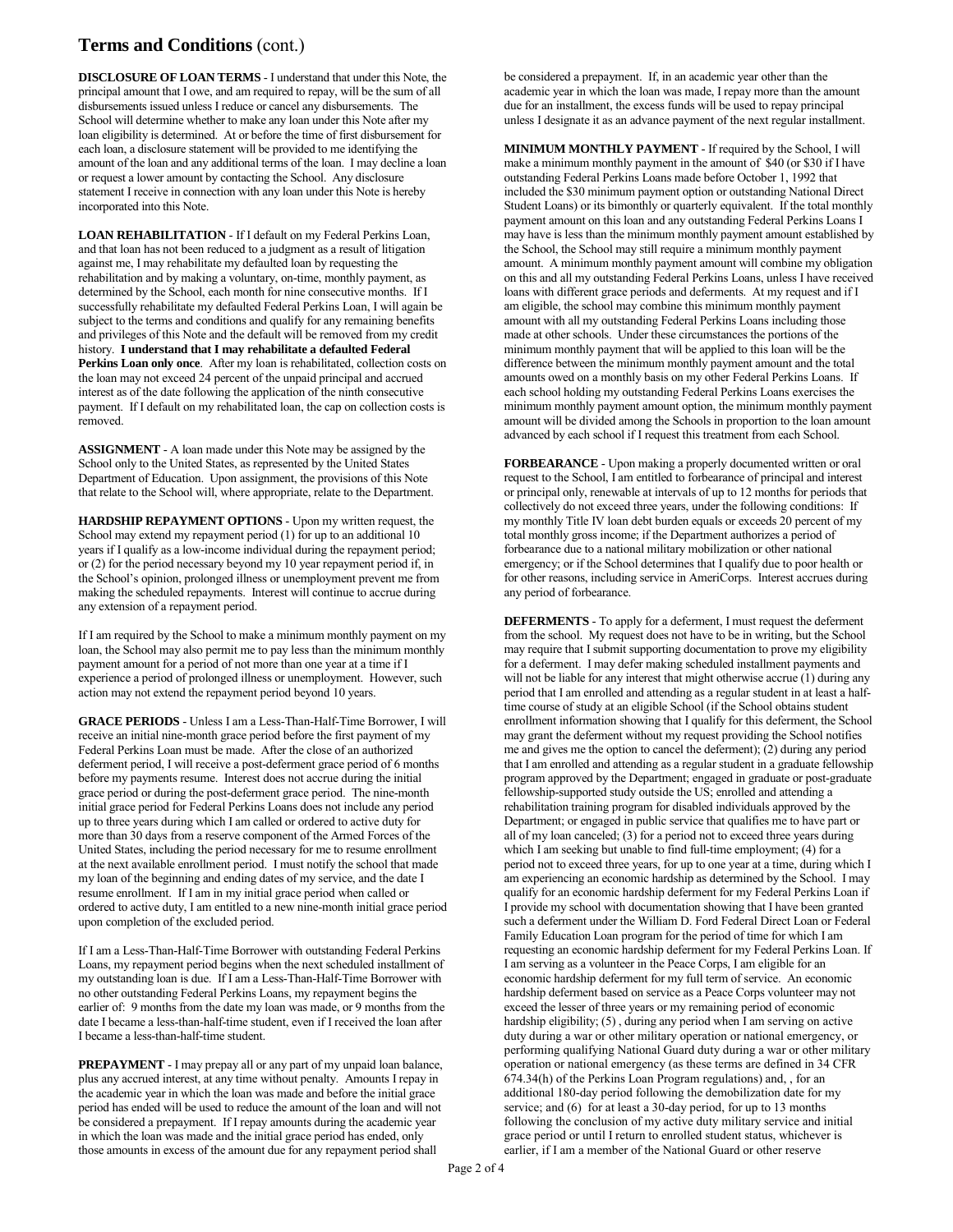# **Terms and Conditions** (cont.)

component of the Armed Forces of the United States or a member of such forces in retired status (as these terms are defined in 34 CFR 674.34(i)(2)) and I was enrolled in a program of instruction at the time I was called to active duty, or within six months prior to the time I was called to active duty. Active duty does not include active duty for training or attendance at a service school or employment in a full-time, permanent position in the National Guard unless I am reassigned from that position to another form of active duty service.

I may continue to defer making scheduled installment payments and will not be liable for any interest that might otherwise accrue for a six-month period immediately following the expiration of any deferment period described in this section.

I am not eligible for a deferment while serving in a medical internship or residency program.

**CANCELLATIONS** - Upon making a properly documented written request to the School, I am entitled to have up to 100 percent of the original principal loan amount of this loan canceled if I perform qualifying service in the areas listed in paragraphs A through K below. Other cancellation percentages apply if I perform qualifying service in the areas listed in paragraphs L and M, as explained in those paragraphs. Qualifying service must be performed after the enrollment period covered by the loan.

**A. Teaching** • a full-time teacher in a public or other nonprofit elementary or secondary school or in a school or location operated by an educational service agency that has been designated by the Department in accordance with the provisions of section  $465(a)(2)$  of the Act as a school with a high concentration of students from low-income families. An official Directory of designated low-income schools and locations operated by educational service agencies is published annually by the Department. • a full-time special education teacher in a public or nonprofit elementary or secondary school system, including a system administered by an educational service agency; or • a full-time teacher, in a public or other nonprofit elementary or secondary school system who teaches mathematics, science, foreign languages, bilingual education, or any other field of expertise that is determined by the State Department of Education to have a shortage of qualified teachers in that State.

**B. Early Intervention Services** • a full-time qualified professional provider of early intervention services in a public or other nonprofit program under public supervision by a lead agency as authorized by section 632(5) of the Individuals with Disabilities Education Act. Early intervention services are provided to infants and toddlers with disabilities.

**C. Law Enforcement or Corrections Officer** • a full-time law enforcement officer for an eligible local, State, or Federal law enforcement agency; or • a full-time corrections officer for an eligible local, State, or Federal corrections agency.

**D. Nurse or Medical Technician** • a full-time nurse providing health care services; or  $\bullet$  a full-time medical technician providing health care services.

**E. Child or Family Service Agency** • a full-time employee of an eligible public or private non-profit child or family service agency who is directly providing or supervising the provision of services to high-risk children who are from low-income communities and the families of such children.

**F. Attorneys Employed in a Defender Organization** • a full-time attorney employed in a defender organization established in accordance with section 3006(g)(2) of title 18, U.S.C.

**G. Firefighters** • a full-time firefighter for a local, State or Federal fire department or fire district.

**H. Tribal College or University Faculty** • a full-time faculty member at a Tribal College or University, as that term is defined in section 316 of title 20, U.S.C.

**I. Librarian** • a full-time librarian who has a master's degree in library science and is employed in an elementary or secondary school that is eligible for assistance under part A of title I of the Elementary and Secondary Education Act of 1965, or who is employed in a public library that serves a geographic area that contains one or more such schools.

**J. Speech-Language Pathologist** • a full-time speech-language pathologist who has a master's degree and who is working exclusively with schools that are eligible for assistance under title I of the Elementary and Secondary Education Act of 1965.

**K. Service in an Early Childhood Education Program** • a full-time staff member in the educational component of a Head Start program, or a fulltime staff member in a pre-kindergarten or child care program that is licensed or regulated by the State. The program must be operated for a period comparable to a full School year and must pay a salary comparable to an employee of a local educational agency.

**Cancellation Rates** - For each completed year of service under paragraphs A, B, C, D, E, F, G, H, I, and J a portion of this loan will be canceled at the following rates:

• 15 percent of the original principal loan amount for each of the first and second years; • 20 percent of the original principal loan amount for each of the third and fourth years; and • 30 percent of the original principal loan amount for the fifth year.

For each completed year of service under paragraph K (Service in an Early Childhood Education Program), a portion of this loan will be canceled at the rate of 15 percent of the original principal loan amount .

**L. Military Cancellation** - Upon making a properly documented written request to the School, I am entitled to have up to100 percent of the principal amount of this loan canceled for qualifying service performed after the enrollment period covered by the loan as: • a member of the Armed Forces of the United States in an area of hostilities that qualifies for special pay under section 310 of Title 37 of the United States Code.

**Cancellation Rate** - For each completed year of service under the Military Cancellation provision. This loan will be canceled at the following rates: • 15 percent of the original principal loan amount for each of the first and second years;  $\bullet$  20 percent of the original principal loan amount for each of the third and fourth years; and • 30 percent of the original principal loan amount for the fifth year.

**M. Volunteer Service Cancellation** - Upon making a properly documented written request to the School, I am entitled to have up to 70 percent of the original principal loan amount of this loan canceled for qualifying service performed after the enrollment period covered by the loan as: • a volunteer under the Peace Corps Act; • a volunteer under the Domestic Volunteer Service Act of 1973 (ACTION programs).

**Cancellation Rate** - For each completed year of service under the Volunteer Service Cancellation provision, a portion of this loan will be canceled at the following rates:

• 15 percent of the original principal loan amount for each of the first and second 12-month periods of service; and  $\bullet$  20 percent of the original principal loan amount for each of the third and fourth 12-month periods of service.

**DISCHARGES** - My obligation to repay this loan may be partially or totally discharged for the reasons specified in paragraphs A, B, C, and D below.

**A. Death** - In the event of my death, the School will discharge the total amount owed on this loan.

**B. Total and Permanent Disability** - Upon making a properly documented written request to the U.S. Department of Education, the total amount owed on this loan may be discharged if the Department determines that I am totally and permanently disabled as defined in the Act and I meet certain other requirements.

**C. School Closure** - Under certain conditions, my total liability will be discharged, including refunding any amounts I have already paid on the loan, if I was unable to complete the program in which I was enrolled because my School closed.